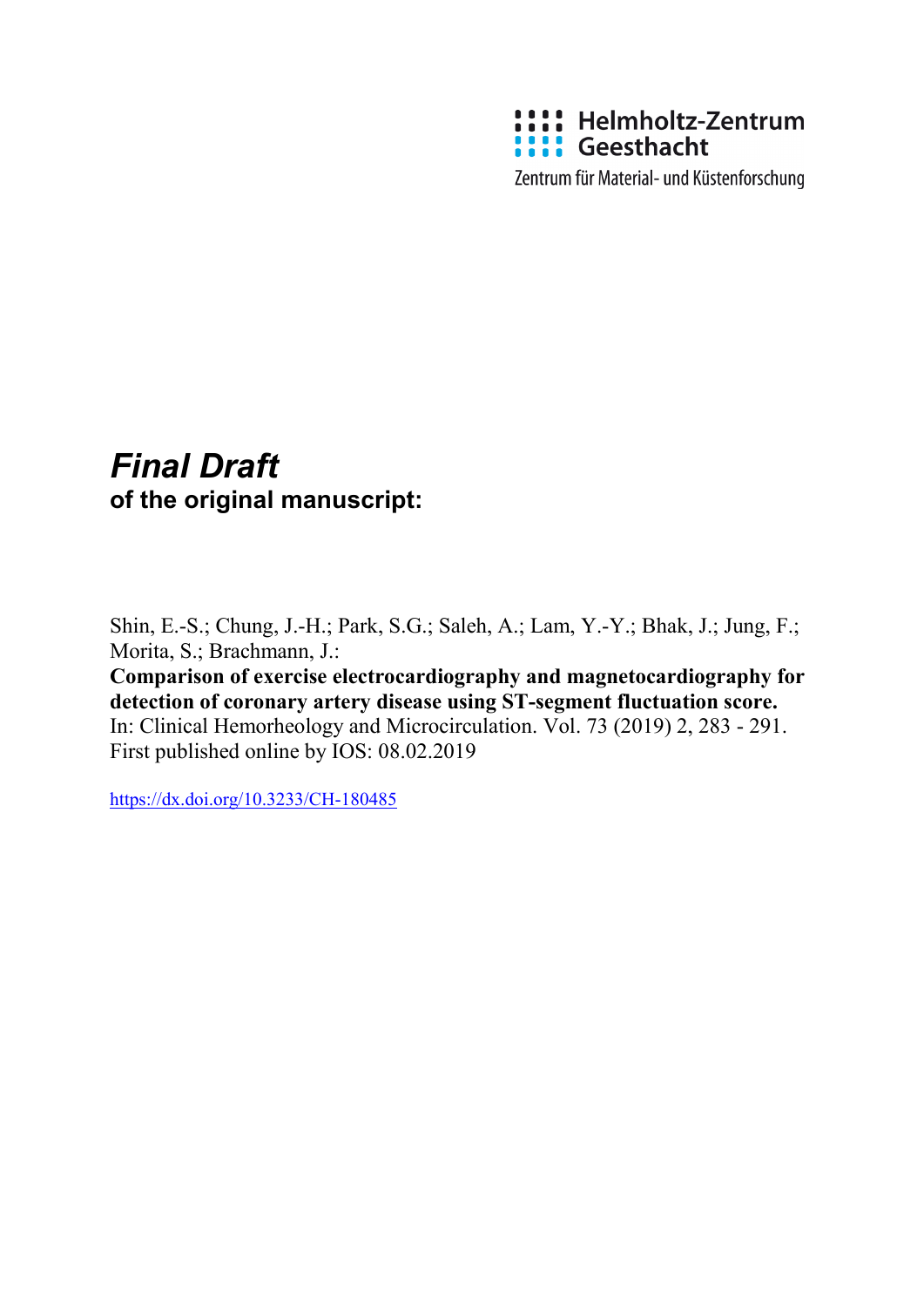# Comparison of exercise electrocardiography 2 and magnetocardiography for detection of coronary artery disease using ST-segment fluctuation score

- Bhak<sup>b,e</sup>, Friedrich Jung<sup>f</sup>, Sumio Morita<sup>g</sup> and Johannes Brachmann<sup>c</sup>
- <sup>a</sup> *Division of Cardiology, Ulsan Medical Center, Ulsan Hospital, Ulsan, South Korea*
- <sup>b</sup> *Korean Genomics Industrialization and Commercialization Center (KOGIC), Ulsan National Institute*
- *of Science and Technology (UNIST), Ulsan, South Korea*
- <sup>c</sup> *Coburg Hospital, 2nd Medical Department, Coburg, Germany*
- <sup>d</sup> *Prince of Wales Hospital, Chinese University of Hong Kong, Hong Kong*
- <sup>e</sup> *Department of Biomedical Engineering, School of Life Sciences, Ulsan National Institute of Science*
- *and Technology (UNIST), Ulsan, South Korea*
- <sup>f</sup> *Institute of Biomaterial Science and Berlin-Brandenburg, Center for Regenerative Therapies (BCRT),*
- *Helmholtz Zentrum Geesthacht, Teltow, Germany*
- <sup>g</sup> *Department of Cardiology, Charité Campus Benjamin Franklin, Charité-Universitätsmedizin Berlin,*
- *Berlin, Germany*
- **Abstract.**
- **BACKGROUND:** Exercise electrocardiography (ECG) is frequently used as a diagnostic measure in patients with suspected coronary artery disease (CAD). However, it has low sensitivity for the detection of CAD. Magnetocardiography (MCG) has been proposed as an alternative tool to accurately diagnose CAD.
- **OBJECTIVE:** To date, a direct comparison of MCG to ECG has not been performed. This study sought to compare them for predicting the presence of significantly obstructive CAD.
- **METHODS:** The patients with chest pain or other symptoms suggestive of CAD were enrolled in the analysis. All the patients underwent a clinical evaluation, exercise ECG, a MCG exercise test, and coronary angiography (CA). CAD was
- 26 defined as stenosis  $\geq 70\%$  stenosis in at least one major coronary artery on quantitative analysis of CA.<br>**RESULTS:** We prospectively enrolled 202 consecutive patients who suggested CAD. The prevalence **RESULTS:** We prospectively enrolled 202 consecutive patients who suggested CAD. The prevalence of CAD on CA was
- 39.1%. Sensitivity and accuracy for CAD diagnosis was higher for MCG compared with exercise ECG (sensitivities 68.4%
- 29 and 40.5%, p < 0.001, specificities 95.1% and 91.1%, p = 0.267, and accuracies 84.7% and 71.3%, p < 0.001, respectively).
- 30 There was no incremental diagnostic value of combined MCG and ECG to detect coronary artery disease (p = 0.357).
- **CONCLUSIONS:** For the patients with intermediate to high risk of CAD, MCG exercise test provides better diagnostic
- accuracy for the detection of relevant obstruction of the epicardial coronaries when directly compared to exercise ECG.
- Keywords: Electrocardiography, magnetocardiography, diagnostic performance

Eun-Seok Shin<sup>a,∗, 1</sup>, Ju-Hyun Chung<sup>a, 1</sup>, Seung Gu Park<sup>b</sup>, Ahmed Saleh<sup>c</sup>, Yat-Yin Lam<sup>d</sup>, Jong 

<sup>&</sup>lt;sup>1</sup>Drs. Shin and Chung contributed equally as first authors.

<sup>∗</sup>Corresponding authors. Eun-Seok Shin, MD, PhD, Department of Cardiology, Ulsan Medical Center, Ulsan Hospital, 13 Wolpyeong-ro 171beon-gil, Nam-gu, Ulsan, 44686, South Korea. Tel.: +82-52-250-5020; Fax: +82-52-259-5117; E-mail: [sesim1989@gmail.com.](mailto:sesim1989@gmail.com)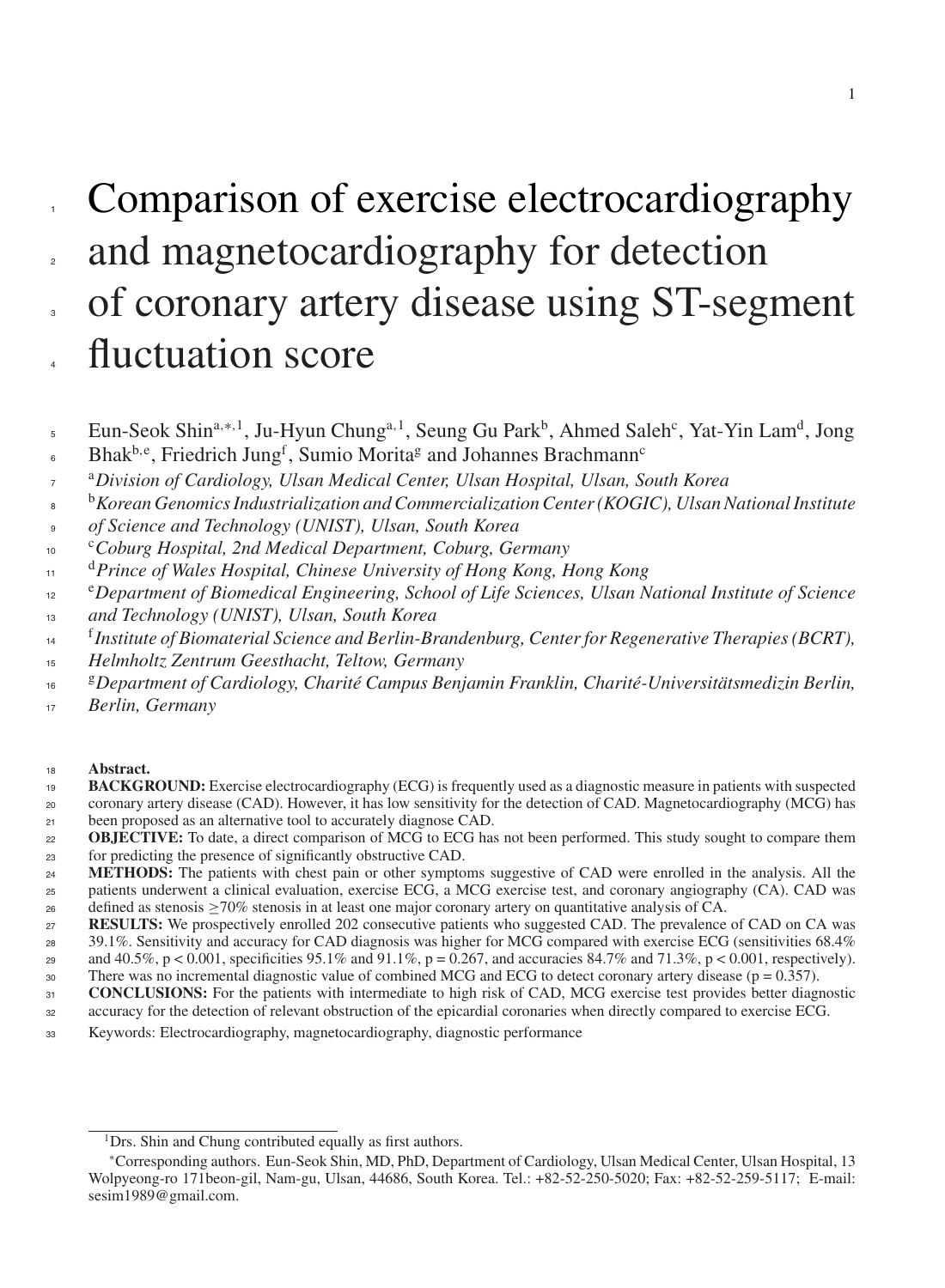#### <sup>33</sup> **1. Introduction**

34 35 36 37 38 39  $40$ 41 42 Despite efforts to improve early diagnoses and preventive therapies, the prevalence of coronary artery disease (CAD) in the general population remains high and is the leading cause of death for both men and women. The detection of myocardial ischemia in patients with presumed CAD is still a challenge in routine cardiological diagnostics. The latest ACC-AHA guidelines on exercise testing, diagnosis and management of stable ischemic heart disease recommend exercise stress electrocardiography (ECG) as the initial diagnostic test in patients at intermediate pretest risk who are able to exercise and have an interpretable resting electrocardiogram [1]. Despite these recommendations, less than half of patients are evaluated non-invasively before percutaneous coronary intervention (PCI) because of low accuracy for the diagnosis of CAD [2, 3].

43 44 45 46  $47$ 48 49 50 51 52 53 54 55 Magnetocardiography (MCG) is a non-invasive, non-contact, and radiation-free multichannel mapping technique to record cardiac electromagnetic activity with high resolution (between 10<sup>−11</sup> Tesla and  $10^{-14}$  Tesla) [4–6]. Both ECG and MCG provide information about the same electrical activities of the heart and thus, MCG can be viewed as the magnetic equivalent of an ECG. However, the magnetic signal is much less influenced by the variations of conductance in body tissues than electric currents. Various clinical studies have already shown superior sensitivity of MCG than ECG for ischemic myocardium at rest, as well as under stress [7–11]. MCG has been recognized for its outstanding ability to detect patients with CAD [12–15]. Moreover, MCG accurately detects functionally significant CAD as defined by using fractional flow reserve (FFR) and provides an assessment of ischemic status in agreement with the percent change of ST-segment fluctuation score [16]. The aim of the present study was to directly compare exercise ECG (ST-segment deviation alone) with a new analysis method of MCG stress testing (ST-segment fluctuation score) for the detection of CAD with the use of invasive coronary angiography (CA) as the gold standard.

#### 56 **2. Methods**

#### 57 *2.1. Study population*

58 59 60 61 62 63 64 65 66 67 68 69 The study was conducted as a prospective registry at Coburg Hospital, Coburg, Germany with the approval of the institutional review board (no. 89/15 z). The written informed consent was obtained from allsubjects. The patients who were admitted to the hospital with an indication for CA due to chest pain or suspected CAD were enrolled in the study. They were older than 18 years and suited for stress testing with MCG. For the purposes of this analysis, we characterized significant coronary stenosis as ≥70% luminal obstruction. Although less severe stenoses might be associated with risk for cardiovascular events, we elected to use a widely accepted standard for defining angiographic significance. Exclusion criteria were acute coronary syndromes, recent (<3 months) acute myocardial infarction, coronary artery bypass grafting, chronic total coronary occlusion, significant valvular heart disease, end stage renal failure, or refusal to enter the registry. After enrollment, simultaneous recordings of ECG and MCG at rest as well as under stress were performed in a standardized schedule within 24 hours. All MCG data were recorded before CA.

#### 70 *2.2. Exercise electrocardiography*

71 72 73 All patients underwent symptom-limited cycle ergometer testing with continuous 12-lead ECG monitoring. A 25-Watt incremental protocol in every 2 minutes was used and a 12-lead ECG hard copy was recorded before exercise, at the end of each exercise stage, at peak exercise and during <sup>74</sup> recovery. The test was discontinued for limiting symptoms(angina, dyspnea, fatigue), abnormalitiesin

2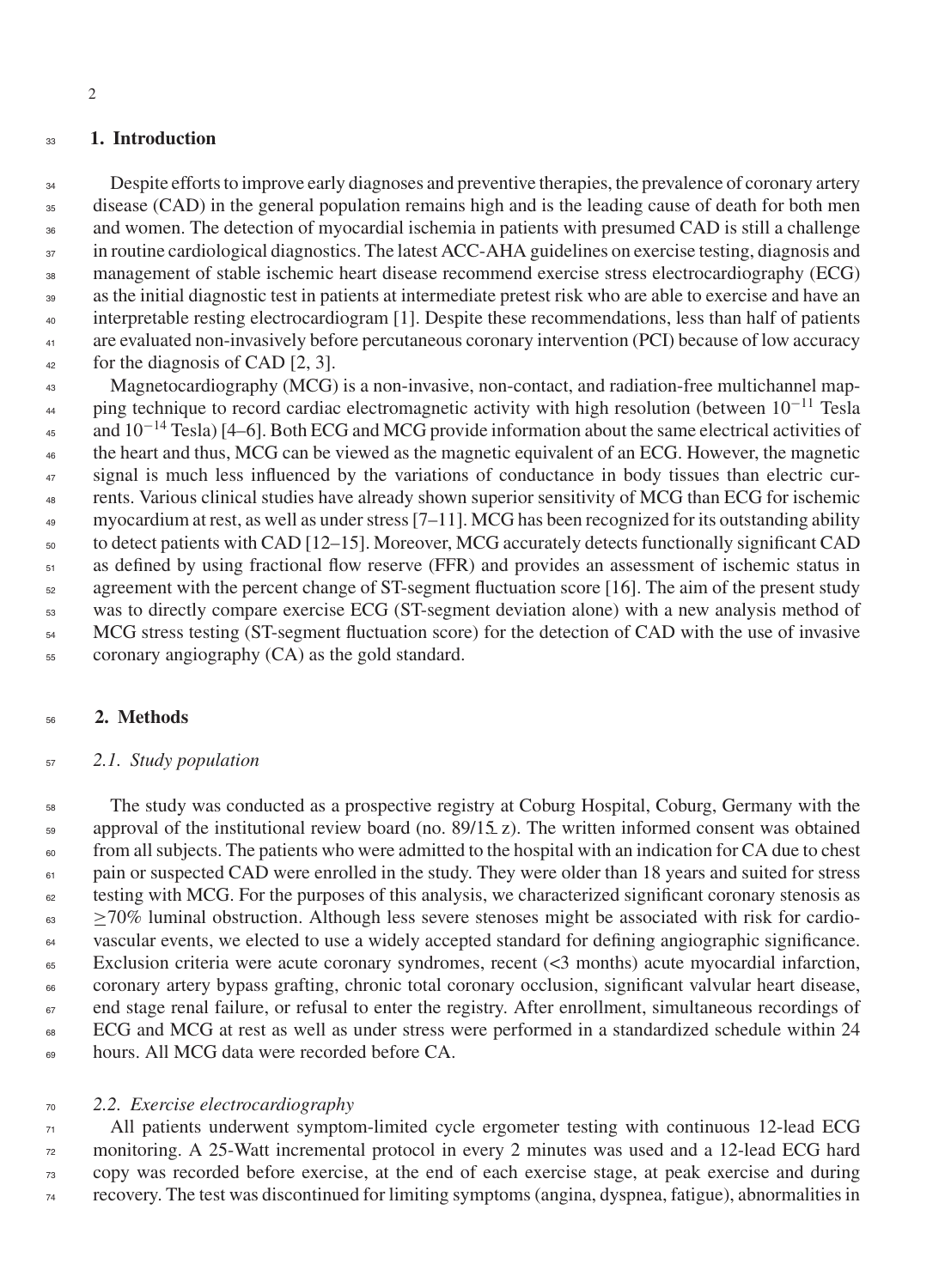rhythm or blood pressure, marked ST-segment deviation (>0.2 mV in the presence of typical angina), or attainment of age predicted maximal heart rate (calculated as 220–age) [17]. All exercise ECG  $\sigma$  recordings were interpreted by consensus of two experienced readers. The ECG criterion for a positive test was greater than or equal to 1 mm of horizontal or downsloping ST-segment deviation (depression or elevation) in any lead except aVR for at least 60 to 80 milliseconds after the end of the QRS complex, either during or after exercise. Patients with left-bundle branch block on resting ECG, which interferes <sup>81</sup> with interpretation of the exercise test, were considered non-diagnostic and were not included in the

 $_{82}$  final analysis [17].

### <sup>83</sup> *2.3. Exercise magnetocardiography*

<sup>84</sup> The MCG recordings were performed using a 64-channel gradiometer system in a magnetically <sup>85</sup> shielded room (MSR) (CS-MAG II, BMP GmbH, Hamburg, Germany) [18]. The MCG system utilizes <sup>86</sup> double relaxation oscillation superconducting quantum interference device (DROSQUID) sensors  $_{87}$  [19, 20]. The average noise spectral density of the entire system in the MSR room is 10 fT/ $\sqrt{Hz}$  at 1 <sup>88</sup> Hz and 5 fT/√Hz over 100 Hz. Tangential components of the cardiomagnetic fields were measured, <sup>89</sup> which were effective in obtaining the overall heart information with a relatively small area of the sensor <sup>90</sup> array [21]. However, in order to apply the well-known magnetic field map variables, the tri-polar field <sup>91</sup> map patterns were changed into ordinary dipolar field maps using minimum norm estimation [22]. <sup>92</sup> The signal processing software provided automatic digital filtering, averaging, synthetic gradiometer

<sup>93</sup> formation and baseline correction of the acquired recordings.

<sup>94</sup> The MCG signals were digitally recorded at rest for 100 seconds at a sampling rate of 500 Hz, <sup>95</sup> with the patient in the supine position and the SQUID's 2-D arrayed sensors positioned close to, but <sup>96</sup> not in contact with the left chest wall. Stress recordings were acquired by bicycle exercise test. An <sup>97</sup> independent investigator performed quality evaluation and analysis of ECG and MCG.

### <sup>98</sup> 2.4. ST-segment fluctuation score

For the calculation of the ST-segment fluctuation score, the structures of high frequency components <sup>99</sup> <sup>100</sup> of magnetic signals from the heart during the plateau phase of the action potential were analyzed as <sup>101</sup> previously described for the QRS fragmentation score [23]. In brief, after averaging and broadband  $102$  filtering with a binomial bandpass filter (37 Hz–90 Hz), the fluctuation of the ST-segment (between <sup>103</sup> end of QRS and beginning of T wave) is quantified by calculating the sum of the absolute values of the differences in neighboring extrema (spans). In addition, the absolute values of the first and the last remaining extrema are added to this sum. Thus, the ST-segment fluctuation score is calculated as <sup>105</sup> <sup>106</sup> the multiplication of the determined sum by the number of extrema. This single quantity reflects the fluctuation covering the number of peaks and their heights within the ST-segment of the bandpass-<sup>108</sup> filtered signal-averaged magnetocardiogram [23].

### <sup>109</sup> 2.5. Statistical analysis

<sup>110</sup> All statistical analyses were performed using SPSS 21.0 (SPSS Inc, Chicago, Illinois). Continuous variables are expressed as mean  $\pm$  standard deviation and categorical variables are expressed as counts <sup>112</sup> and %. Diagnostic measures including sensitivity, specificity, positive predictive value (PPV), negative <sup>113</sup> predictive value (NPV) and accuracy were calculated. The McNemar's test was used to compare sensitivities and specificities of exercise MCG and exercise ECG. The receiver operating characteristic <sup>114</sup>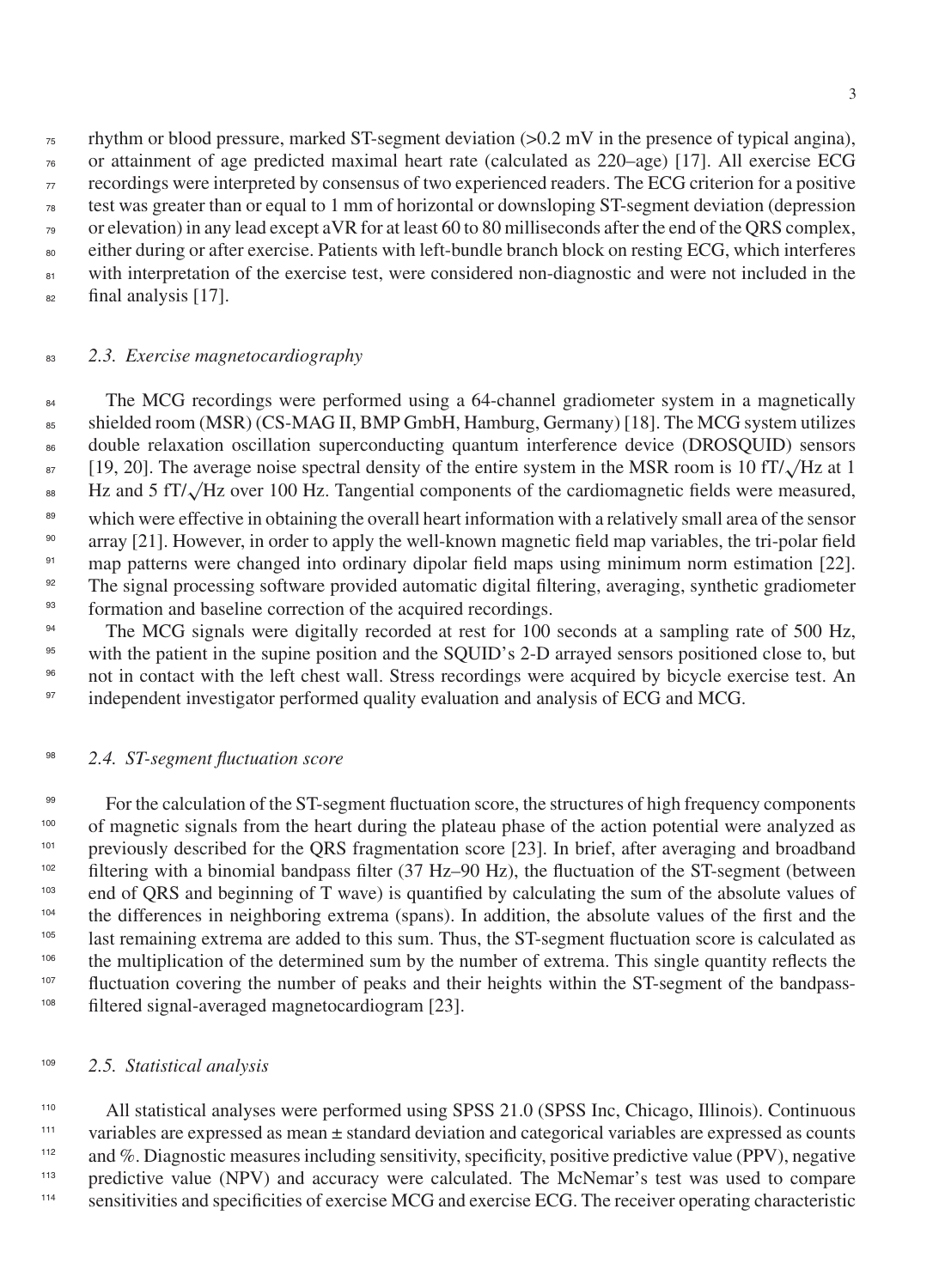| Baseline characteristics     |                          |                       |         |
|------------------------------|--------------------------|-----------------------|---------|
|                              | <b>CAD</b><br>$(n = 79)$ | No CAD<br>$(n = 123)$ | p value |
| Men                          | 50(63.3)                 | 79 (64.2)             | 0.892   |
| Age (years)                  | $66.6 \pm 11.0$          | $63.3 \pm 10.1$       | 0.034   |
| Hypertension                 | 62(79.5)                 | 95 (77.2)             | 0.707   |
| Diabetes mellitus            | 33(42.3)                 | 40(32.5)              | 0.160   |
| Hyperlipidemia               | 37(47.4)                 | 59(48.0)              | 0.941   |
| Previous CAD                 | 18(23.1)                 | 10(8.1)               | 0.003   |
| Ejection fraction $(\% )$    | $54.0 \pm 9.0$           | $58.5 \pm 7.1$        | < 0.001 |
| Multivessel disease          | 20(25.3)                 | $\Omega$              | < 0.001 |
| Positive exercise ECG        | 32(40.5)                 | 11(8.9)               | < 0.001 |
| ST-segment fluctuation score | $-35.9 \pm 20.0$         | $-56.3 \pm 12.5$      | < 0.001 |

Table 1

Values are n  $(\%)$  or mean  $\pm$  SD.

CAD = coronary artery disease; ECG = electrocardiography.

<sup>115</sup> (ROC) curve analyses were performed to compare the diagnostic performance of the exercise MCG 116 and exercise ECG. For all analyses,  $p < 0.05$  was considered to be statistically significant.

#### <sup>117</sup> **3. Results**

### <sup>118</sup> *3.1. Study patients*

<sup>119</sup> A total of 202 patients (129 men and 73 women; the mean age of 64.6 years) were recruited for the <sup>120</sup> study. Seventy seven patients (38.1%) had typical angina, 100 patients (49.5%) had atypical angina, and 25 patients (12.4%) were asymptomatic. Clinical characteristics of the patients are presented in <sup>122</sup> Table 1.

### <sup>123</sup> *3.2. Exercise ECG*

<sup>124</sup> The prevalence of CAD on CA was 79 patients (39.1%). Among them, 32 patients (40.5%) had <sup>125</sup> positive exercise ECG. The diagnostic performance of exercise ECG was evaluated and the sensitivity, specificity, and accuracy were 40.5%, 91.1%, and 71.3%, respectively, for the detection of CAD  $>70\%$ <sup>127</sup> (Table 2). ROC analysis showed an area under the curve (AUC) of 0.658 (95% CI: 0.577 to 0.738,  $p < 0.0001$ ) (Fig. 1).

### <sup>129</sup> *3.3. Exercise MCG: ST-segment fluctuation score*

 The mean percent change of ST-segment fluctuation score on MCG from rest to stress was −48.3 ± 18.7%. Patients with CAD revealed a mean fluctuation score of −35.9 ± 20.0%, while patients without CAD revealed a mean fluctuation score of  $-56.3 \pm 12.5\%$ . ROC analysis showed an AUC of 0.839 (95% CI: 0.776 to 0.902, p < 0.0001). The best cut-off value of the percent change of ST-segment fluctuation score was −40.0% with sensitivity of 68.4%, specificity of 95.1%, PPV of 90.0%, and NPV of 82.4%. A representative case of ST-segment fluctuation score with the corresponding exercise ECG and CA is shown in Fig. 2.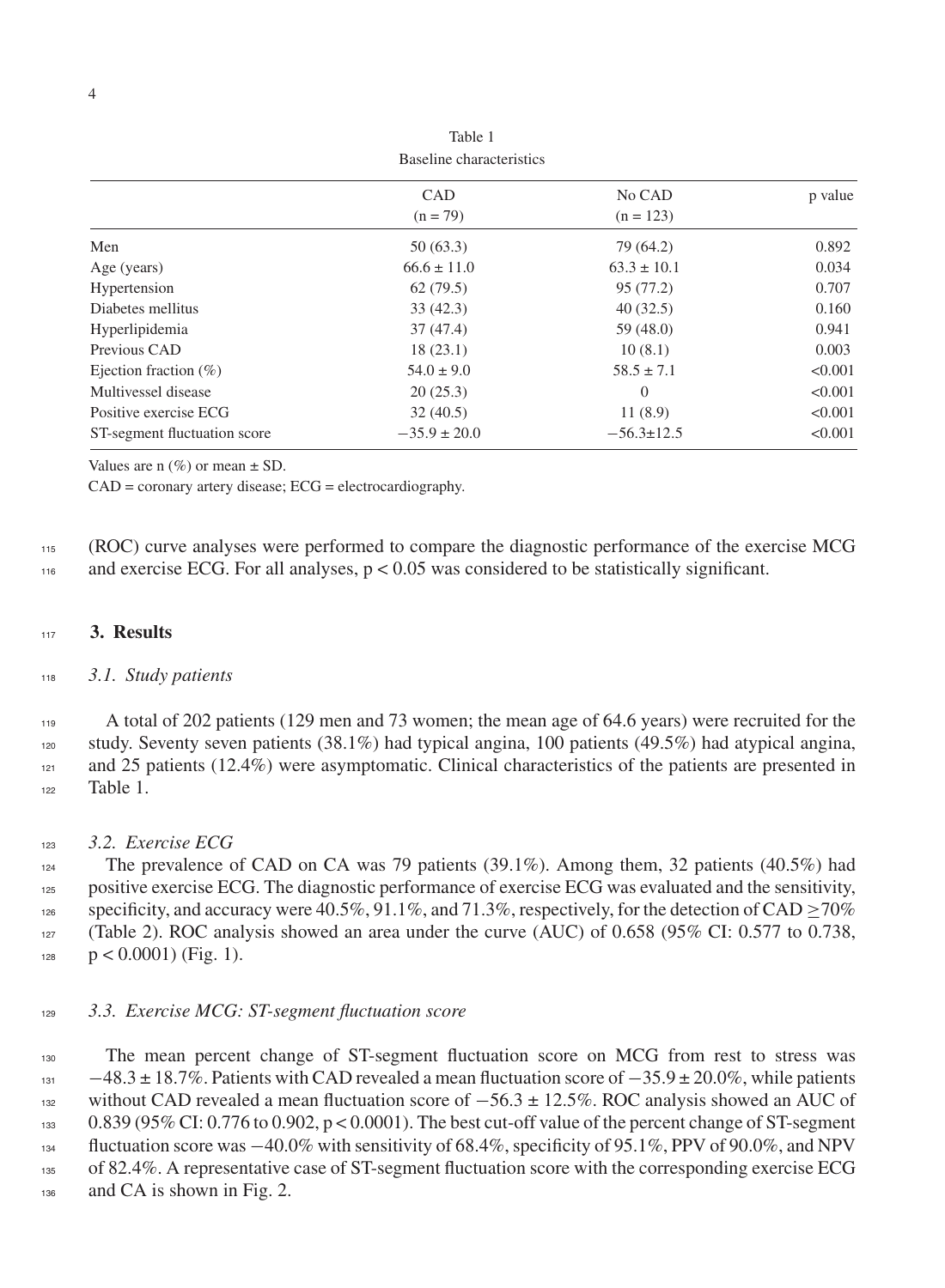5

### Table 2 Diagnostic performances of the exercise ECG and the percent change of ST–segment fluctuation score (MCG) for the detection of coronary artery disease

| ECG<br>MCG<br>$84.7(79.7 - 89.6)$<br>$71.3(65.0 - 77.5)$<br>Accuracy<br>$40.5(29.7 - 51.3)$<br>Sensitivity<br>$68.4(58.1 - 78.6)$<br>$95.1(91.3 - 98.9)$<br>$91.1(86.0 - 96.1)$<br>Specificity |                     |
|------------------------------------------------------------------------------------------------------------------------------------------------------------------------------------------------|---------------------|
|                                                                                                                                                                                                | $ECG + MCG$         |
|                                                                                                                                                                                                | $85.6(80.8 - 90.5)$ |
|                                                                                                                                                                                                | $70.9(60.9 - 80.9)$ |
|                                                                                                                                                                                                | $95.1(91.3 - 98.9)$ |
| Positive predictive value<br>$90.0(82.4 - 97.6)$<br>$74.4(61.4 - 87.5)$                                                                                                                        | $90.3(83.0 - 97.7)$ |
| $70.4(63.3 - 77.5)$<br>Negative predictive value<br>$82.4(76.1 - 88.7)$                                                                                                                        | $83.6(77.4 - 89.7)$ |

Values are % (95% CI).

 $CI =$  confidence interval;  $ECG =$  electrocardiography;  $MCG =$  magnetocardiography.



Fig. 1. **Receiver operating characteristic curves.** Receiver operator characteristic curve analyses comparing MCG and ECG for the detection CAD in all patients. The diagnostic accuracy of exercise MCG was significantly greater than the exercise ECG ( $p < 0.001$ ). There was no incremental diagnostic value of combined MCG and ECG to detect coronary artery disease ( $p = 0.357$ ) compared with MCG alone.

#### <sup>137</sup> *3.4. Comparison between exercise ECG and MCG*

 The diagnostic performance of MCG and exercise ECG is shown in Table 2. MCG exercise testing 139 showed significantly higher sensitivity (68.4% vs  $40.5\%$ , p < 0.001) but showed similar specificity (95.1% vs. 91.1%, p = 0.267) than exercise ECG. The accuracy of MCG was higher compared to exercise ECG (84.7% vs. 71.3%, p < 0.001). Overall, MCG and exercise ECG were concordant in 157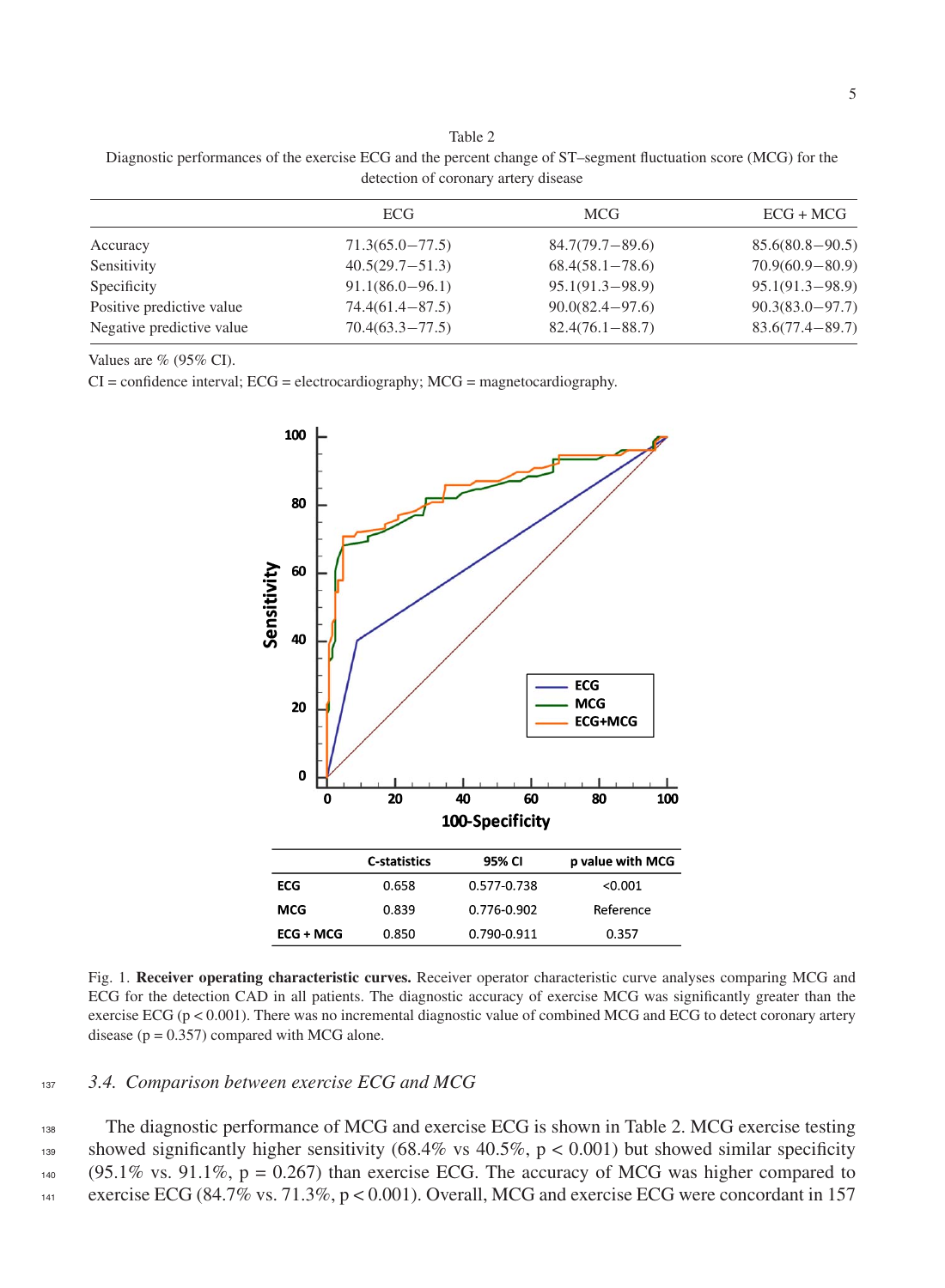

Fig. 2. **Representative case of ECG, MCG and CA.** (A) negative exercise ECG (B) positive ST-fluctuation score (−32%) (C) epicardial current vectors at rest, stress and subtraction (D) normal left coronary arteries but totally occluded right coronary artery.

 (77.7%) patients and discordant in 45 (22.3%) patients. Among the patients with discordant results, 14 had positive exercise ECG with negative MCG. In 9 (64.3%) of those patients, no obstructive CADs 144 were found on CA. Conversely, 31 patients had negative exercise ECG with positive MCG. In 27 (87.1%) of those patients, significant CAD was found on CA.

 Adding the exercise ECG to the percent change of ST-segment fluctuation score (MCG) did not enhance the diagnostic performance for the detection of significant CAD. MCG showed significant benefit over ECG (AUC: 0.839 vs. 0.658, p < 0.001), but combining ECG and MCG did not improve the performance compared with MCG alone (AUC:  $0.850$  vs.  $0.839$ , p =  $0.357$ ).

#### **4. Discussion**

 The major finding of the present study was that exercise MCG has a higher accuracy for the detection of CAD when directly compared with exercise ECG in patients who are capable of maximal exercise and have an interpretable resting ECG. The sensitivity of 68.4% and specificity of 95.1% with MCG was obtained in symptomatic patients with intermediate to high risk of CAD. Post-test referral bias was minimized in that all patients underwent the reference test (coronary angiography) independent of the results of both exercise ECG and MCG.

 Exercise ECG is considered as the initial test of choice in patients with suspected CAD [24], which is based on a large number of studies demonstrating its utility for the detection of CAD. In 159 a meta-analysis including 19 exercise ECG studies with 3721 women, the mean sensitivity was 61%, 160 and mean specificity was 70%. However, a wide range of sensitivities (27%-91%) and specificities  $(46-86%)$  was observed in the individual studies, which is largely attributed to differences in preva- lence of CAD (ranging from 18% to 75%), different influence by post-test referral bias, and different thresholds for interpreting a test as positive [2].

 Exercise MCG is a relatively new noninvasive method that is a non-contact and non-invasive tech- nique to assess the electromagnetic activity of a human heart particularly for ischemic myocardium both at rest and under stress with superior sensitivity [4, 6]. Transient myocardial ischemia causes well-recognizable changes in a variety of MCG parameters [7, 8, 25]. Electrophysiological alteration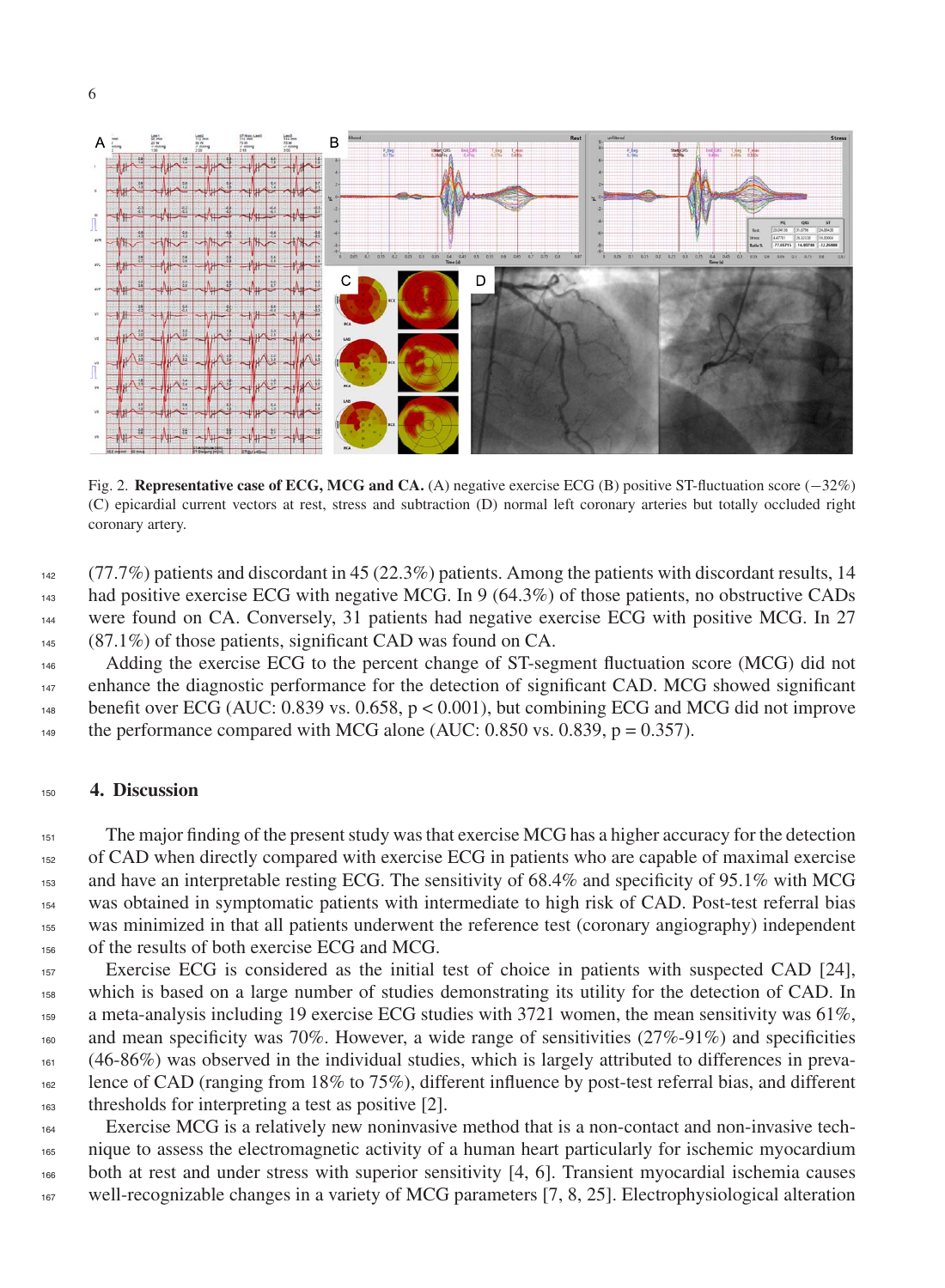<sup>168</sup> is the first consequence of myocardial hypoxia occurring in less than a minute after the reduction of <sup>169</sup> blood flow unmet metabolic demand. The changes of the magnetic field under hypoxia are due to the <sub>170</sub> reduction of the transmembrane action potential of cardiomyocytes [26–28], which can be demon- $171$  strated by MCG [29]. In our previous study, we showed that the change of ST-segment fluctuation <sup>172</sup> score accurately predicts the presence of hemodynamically significant CAD when compared to FFR <sup>173</sup> [16]. Complex polyphasic waveforms (fractionation or fluctuation) could arise from transmembrane <sub>174</sub> action potentials—membrane currents associated with a complex or multicomponent phase of depo- $175$  larization of individual cells. Fluctuation might also derive from the superposition of extracellular <sup>176</sup> currents from asynchronous depolarization in a number of functionally different cells with normally  $177$  formed action potentials [30]. We found that ST segment fluctuation decreases with stress. However, there is a smaller decrease in patients with CAD with a cutoff value of  $-40.0\%$  (sensitivity 73.8%)  $_{179}$  and specificity 82.0%) compared to the baseline at rest. Hailer and colleagues found a decrease in the <sub>180</sub> homogeneity of repolarization (OT dispersion) during stress by means of the smoothness index (SI) in <sup>181</sup> patients with significant coronary stenosis [12]. Possibly, the ST-segment is the most sensitive phase <sub>182</sub> to detect the ischemia-induced electromagnetic deviation [29]. Our findings suggest that the irregular <sup>183</sup> fluctuation of the filtered ST-segment provides a means to identify conduction impairment related to <sup>184</sup> the occurrence of myocardial ischemia, thereby describing the electrical activity extending beyond the 185 late potential of QRS complex.

 The present study is to investigate comparative effectiveness between exercise ECG and MCG <sup>187</sup> by directly comparing results of both diagnostic measures in the same populations. Consistent with earlier findings, the change of ST-segment fluctuation score was an independent predictor of CAD. Furthermore, MCG exercise test (the change of ST-segment fluctuation score) provides better diagnostic accuracy for the detection of relevant obstruction of the epicardial coronaries when directly compared to exercise ECG. However, there was no incremental diagnostic value of the stress ECG for the prediction of significant CAD.

193 Limitations of the present study are that not all potential sources of pretest referral bias were removed <sup>194</sup> because patients were selected from those already scheduled for invasive angiography. In addition, inva-<sup>195</sup> sive CA is not necessarily the ideal gold-standard for comparison as functional significance of coronary <sup>196</sup> obstruction and luminal diameter stenosis are moderately correlated. Furthermore, it is important to  $197$  keep in mind that the algorithm used for MCG analysis is intended to detect significant obstruction of the epicardial coronaries compared to invasive CA (e.g.  $\geq$  70% stenosis). Thus, magnetic field defects <sup>199</sup> that were regarded as artifacts according to the algorithm used in the present analysis may in fact <sub>200</sub> represent microvascular dysfunction. Since microvascular dysfunction is hardly detectable by conven-<sub>201</sub> tional invasive CA these patients were regarded as "healthy" by CA, and correctly identified as such <sub>202</sub> by MCG explaining the high specificity, despite the possible presence of microvascular dysfunction <sub>203</sub> responsible for the clinical complaints of these patients. Therefore, additional data with regard to the <sup>204</sup> role of microvascular dysfunction is needed to fully understand the diagnostic performance of MCG <sub>205</sub> in patients with chest pain or other signs and symptoms suggestive of CAD. The present study did also <sub>206</sub> not include a comprehensive cost-comparison. A lower cost of the exercise ECG test, however, does <sup>207</sup> not necessarily translate into lower overall cost of patient care, because the sum of the cost of additional  $_{208}$  downstream testing and interventions may be higher when the initial exercise ECG is less accurate than <sub>209</sub> MCG test. Cost analysis poses several challenges. The cost of a false positive ECG results is readily  $_{210}$  quantifiable by the cost of unnecessary cardiac catheterization. However, the cost of a false negative  $_{211}$  test is more difficult to quantify as it involves not only cost associated with morbidity (hospitalization, <sup>212</sup> procedures) but also cost related to mortality, which is much more difficult to quantify.

<sub>213</sub> In conclusion, the present study demonstrates that in patients with intermediate to high risk of CAD <sub>214</sub> who are able to exercise and have interpretable resting ECG, MCG exercise testing provides better 215 diagnostic performance for the detection of relevant obstruction of the epicardial coronaries. Further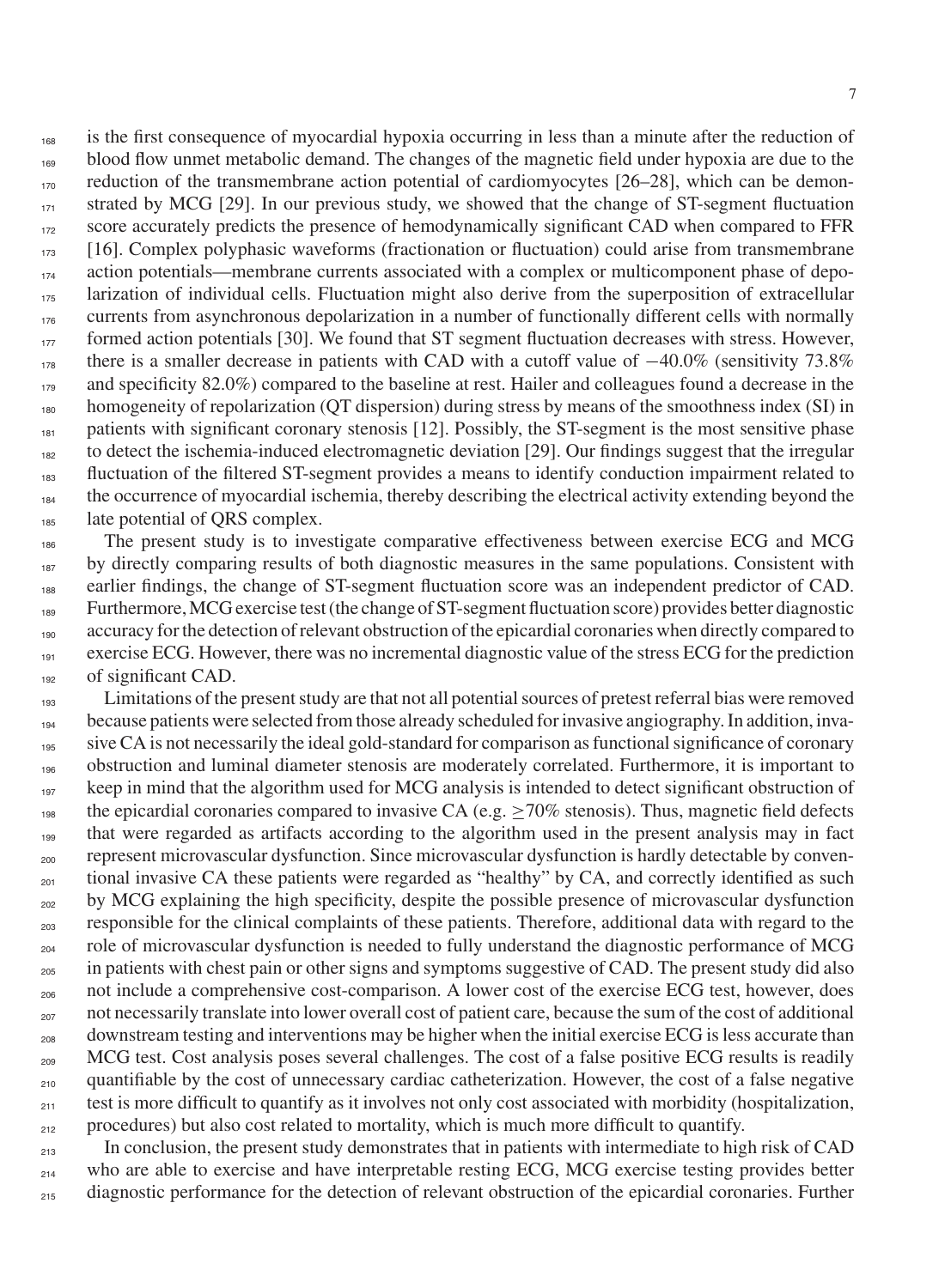investigations are required to evaluate both accuracy and cost to justify MCG stress testing as the initial test in this population.

#### **Conflict of interest**

<sup>219</sup> The authors declare that they have no conflict of interest.

#### **References**

- [1] S.D. Fihn, J.M. Gardin, J. Abrams, K. Berra, J.C. Blankenship, A.P. Dallas, et al., ACCF/AHA/ACP/AATS/PCNA/SCAI/STS guideline for the diagnosis and management of patients with stable ischemic heart disease: executive summary: a report of the American College of Cardiology Foundation/American Heart Association task force on practice guidelines, and the American College of Physicians, American Association for Thoracic Surgery, Preventive Cardiovascular Nurses Association, Society for Cardiovascular Angiography and Interventions, and Society of Thoracic Surgeons. *Circulation* **126**(25) (2012), 3097–3137.
- [2] Y. Kwok, C. Kim, D. Grady, M. Segal and R. Redberg, Meta-analysis of exercise testing to detect coronary artery disease in women, *The American journal of cardiology* **83**(5) (1999), 660–666.
- [3] G.A. Lin, R.A. Dudley, F.L. Lucas, D.J. Malenka, E. Vittinghoff and R.F. Redberg, Frequency of stress testing to document ischemia prior to elective percutaneous coronary intervention, *Jama* **300**(15) (2008), 1765–1773.
- [4] Koch H. Recent advances in magnetocardiography. *J Electrocardiol* 2004;37 Suppl:117–22.
- [5] J.W. Park and F. Jung, Qualitative and quantitative description of myocardial ischemia by means of magnetocardiography, *Biomed Tech (Berl)* **49**(10) (2004), 267–273.
- [6] J.S. Kwong, B. Leithauser, J.W. Park and C.M. Yu, Diagnostic value of magnetocardiography in coronary artery disease and cardiac arrhythmias: a review of clinical data, *Int J Cardiol* **167**(5) (2013), 1835–1842.
- [7] H. Hanninen, P. Takala and M. Makijarvi, Montonen, J, Korhonen P, Oikarinen L, et al., *Recording locations in multi- channel magnetocardiography and body surface potential mapping sensitive for regional exercise-induced myocardial ischemia. Basic Res Cardiol* **96**(4) (2001), 405–414.
- [8] H. Hanninen, P. Takala, P. Korhonen, L. Oikarinen, M. Makijarvi and J. Nenonen, et al., Features of ST segment and T-wave in exercise-induced myocardial ischemia evaluated with multichannel magnetocardiography, *Ann Med* **34**(2) (2002), 120–129.
- [9] K. Tolstrup, B.E. Madsen, J.A. Ruiz and S.D. Greenwood, Camacho, J, Siegel RJ, et al., Non-invasive resting magne- tocardiographic imaging for the rapid detection of ischemia in subjects presenting with chest pain. *Cardiology* **106**(4) (2006), 270–276.
- [10] H.K. Lim, N. Chung, K. Kim, Y.G. Ko, H. Kwon and Y.H. Lee, et al., Can magnetocardiography detect patients with non-ST-segment elevation myocardial infarction?, *Ann Med* **39**(8) (2007), 617–627.
- [11] H.K. Lim, H. Kwon, N. Chung, Y.G. Ko, J.M. Kim and I.S. Kim, et al., Usefulness of magnetocardiogram to detect unstable angina pectoris and non-ST elevation myocardial infarction, *The American journal of cardiology* **103**(4) (2009), 448–454.
- [12] B. Hailer, P. Van Leeuwen, S. Lange and M. Wehr, Spatial distribution of QT dispersion measured by magnetocardio-graphy under stress in coronary artery disease, *J Electrocardiol* **32**(3) (1999), 207–216.
- [13] H. Hanninen, M. Holmstrom, P. Vesterinen, M. Karvonen, H. Vaananen and L. Oikarinen, et al., Magnetocardiographic assessment of healed myocardial infarction, *Ann Noninvasive Electrocardiol* **11**(3) (2006), 211–221.
- [14] K. On, S. Watanabe, S. Yamada, N. Takeyasu, Y. Nakagawa and H. Nishina, et al., Integral value of JT interval in magnetocardiography is sensitive to coronary stenosis and improves soon after coronary revascularization, *Circulation journal : official journal of the Japanese Circulation Society* **71**(10) (2007), 1586–1592.
- [15] J.W. Park, P.M. Hill, N. Chung, P.G. Hugenholtz and F. Jung, Magnetocardiography predicts coronary artery disease in patients with acute chest pain, *Ann Noninvasive Electrocardiol* **10**(3) (2005), 312–323.
- [16] J.W. Park, E.S. Shin, S.H. Ann, M. Godde, L.S. Park and J. Brachmann, et al., Validation of magnetocardiography versus fractional flow reserve for detection of coronary artery disease, *Clinical hemorheology and microcirculation* **59**(3) (2015), 267–281.
- [17] R.J. Gibbons, G.J. Balady, J.T. Bricker, B.R. Chaitman, G.F. Fletcher and V.F. Froelicher, et al., ACC/AHA 2002 guideline update for exercise testing: summary article, A report of the American College of Cardiology/American Heart Association Task Force on Practice Guidelines (Committee to Update the 1997 Exercise Testing Guidelines). *Journal of the American College of Cardiology* **40**(8) (2002), 1531–1540.